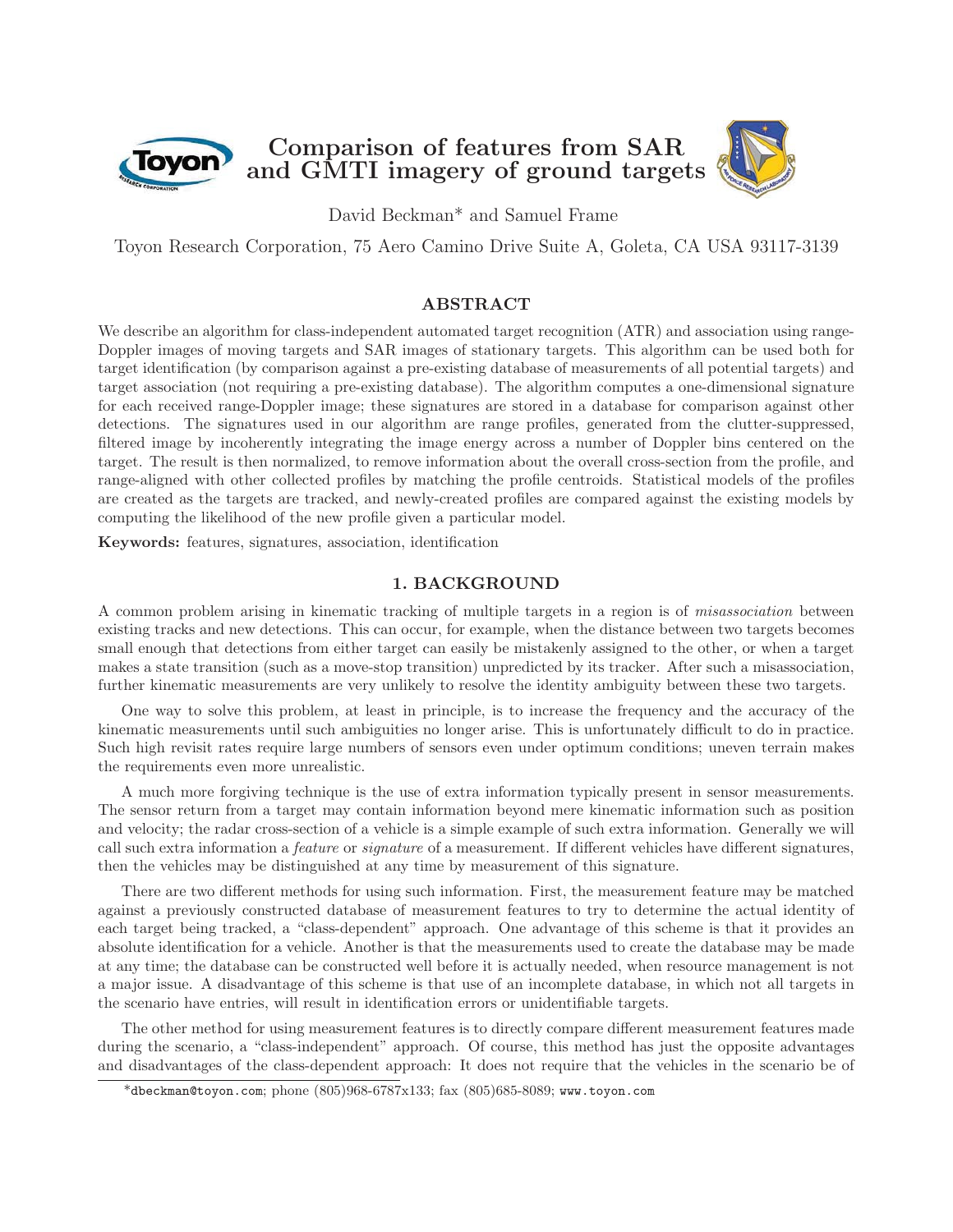previously-encountered types; but it does not provide absolute identification, and, since resource limits will make it difficult in general to fully characterize the features for a particular vehicle track, noise and clutter sources have the potential to degrade the fidelity of the comparison more than with the first, class-dependent, approach.

An important component of each of these methods, and the emphasis of this paper, is a *feature association* algorithm, an algorithm for determining whether two different sets of measurement features are likely to have come from the same target. The demands of such an algorithm made by these two methods are slightly different: For the first approach, we expect there to be more measurements in the database than made during the scenario, while in the second approach we expect the two sets to be roughly equal in size. To be useful for both approaches, a feature association algorithm should be able to handle feature sets of different sizes and with different noise and clutter densities.

There are many different types of features, with many different properties and different uses. Each different type of sensor will have its own set of measurable target features. Ideally, the algorithm would be able to associate measurements made by different types of sensors, aiding the sensor fusion problem as well as the tracking problem. In the class-dependent approach, this is not difficult: the feature database may contain information about a wide variety of features, allowing identification of a target from several different sensors.

In the class-independent approach, however, this is a more interesting problem. Different features—for example, features from two different sensors—will not in general be comparable without further knowledge of the possible targets. In some cases, however, we expect (due, for example, to knowledge about the behavior of the particular features and the physics of the sensors) that similar features will be comparable across sensors. The ideal feature would be persistent across different sensor measurement modes, making association and sensor fusion relatively straightforward (as well as reducing the necessary size of the database, for the feature-dependent approach).

### **2. HIGH-RESOLUTION RANGE MEASUREMENTS**

The feature association algorithm described in this paper is based on the use of *high-resolution range-profile* (HRR) features in radar measurements. A range profile measures some property of the radar return from a target as a function of increasing range across the target. Although the cross-range resolution of an imaging radar mode depends on the coherent integration time for that mode, the range resolution is governed primarily by the radar transmitter and receiver bandwidth; so it may be relatively constant over radar modes. This is one motivation for considering a range-parametrized feature. In addition, for many radar imaging modes we can consider a suitable integration over the cross-range direction as computing the total radar energy returned as a function of range, a value that should be mostly independent of parameters other than the sensor wavelength and the target aspect (along with environmental parameters such as noise and clutter density). Below we will discuss some of the details of profile creation for different types of sensor data.

The aspect dependence of HRR features makes the association problem more complicated. HRR features measured at substantially different aspects, even of the same target, should not be expected to be similar. Thus for a class-dependent association algorithm, the feature database must contain information about the features not just for all expected targets, but for all expected targets at all expected aspect angles.<sup>\*</sup> For a classindependent algorithm, feature-aided association as a target moves through a close encounter with a second target may be difficult if the target aspect changes through the encounter—for example, if the target turns. A more sophisticated tracker may be required to deal adequately with such cases: for example, by making feature associations between vehicles before and after the encounter, and extrapolating the after-encounter track back in time to the encounter to complete the track.

This decorrelation angle may be estimated given the range resolution  $\delta r$  of the radar. Consider the case of two scatterers at the same range but at opposite sides of the object, a distance d apart. When the object's aspect changes by a small angle  $\delta\phi$ , the range of one scatterer changes by about  $d\delta\phi$  relative to the other. We should expect significant decorrelation between two profiles by the time they are separated in angle by enough

<sup>∗</sup>The aspect angle must include at least azimuth and elevation angles. For articulated targets, in general more variables are needed to describe the target's internal state. We will use the word "aspect" to describe all such necessary internal state variables, as well as those describing the target's orientation.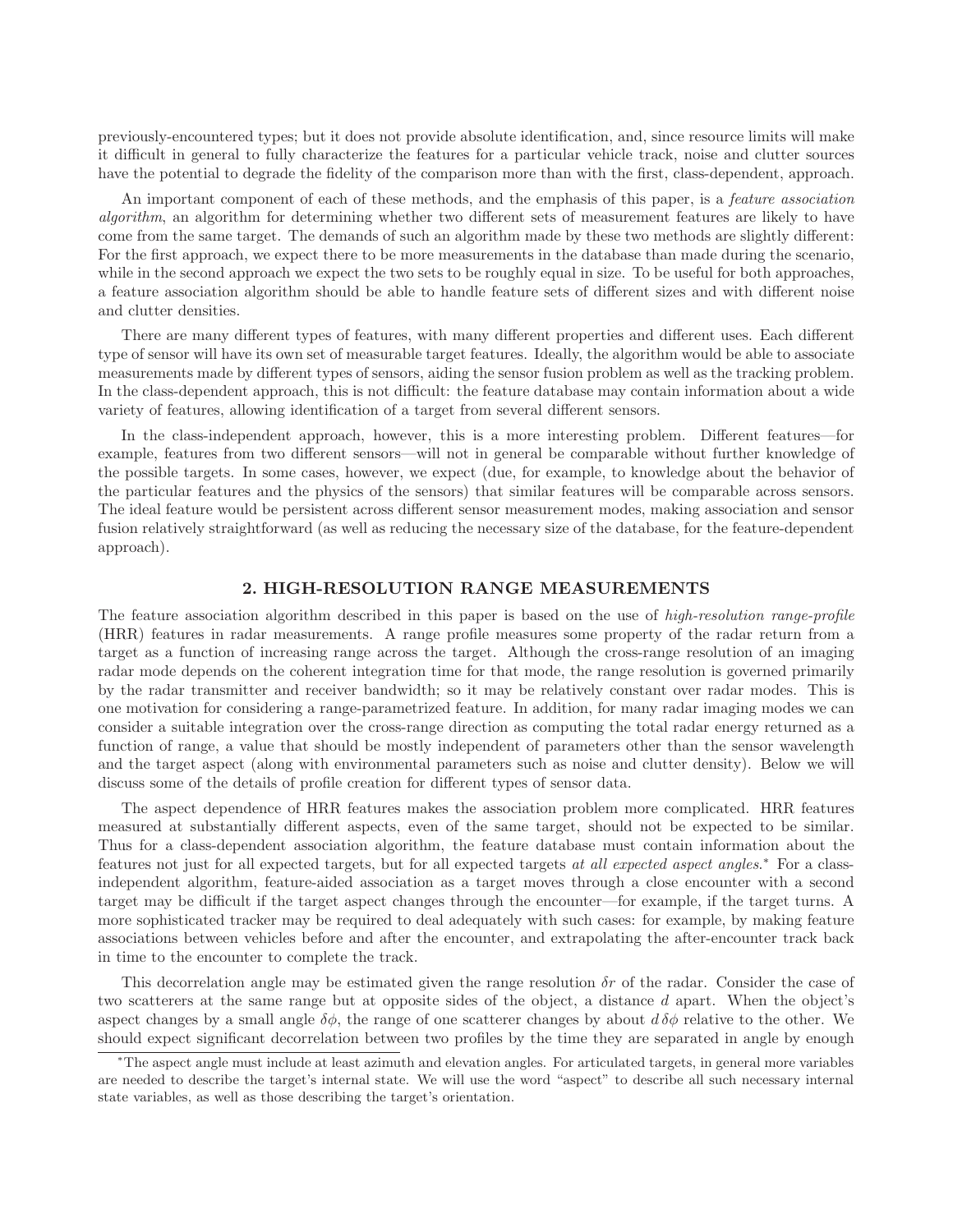that these two scatterers migrate to different range bins:  $d \delta \phi \geq \delta r$ , i.e. when  $\delta \phi \approx \frac{\delta r}{d}$ . For SAR images having resolution sufficient for target identification, and targets a few meters in diameter, this decorrelation angle is typically a few degrees. The feature association algorithm needs to fuse kinematic information, from both the measurement and the potentially-matching tracks, to determine the possible aspects for the feature. We will describe this fusion procedure below.

But this extra complication can be a blessing as well as a curse. The aspect dependence of these features means that there is aspect information encoded in the feature along with the identification information. Thus HRR features can be used to measure the target aspect angle, with accuracy  $\sim \delta \phi$ , and hence to gain additional kinematic information about the target which is not available in a purely kinematic  $(r, \phi, \dot{r})$  measurement.

## **3. HRR PROFILE CREATION ALGORITHM**

The basic idea behind computation of an HRR feature given a radar image, as stated above, is simple: just integrate the target energy in the image over its non-range directions. Different image types present different subtleties, however; in practice we must carefully consider how to perform this integration in each case. Broadly, we divide the profile creation process into three stages: an image preprocessing stage, the creation of the actual profile, and a profile postprocessing stage. We will consider these three stages in detail for the cases of SAR and MTI range-Doppler images.

First, in order to provide a motivation for the later discussion, we detail the core of the profiling algorithm: the creation of an HRR profile **y** from a multidimensional radar image. As already mentioned, this is just a sum of the pixel energies over the cross-range directions:

$$
y_r = \sum_{x=x_{\min}}^{x_{\max}} E_{rx} = \sum_{x=x_{\min}}^{x_{\max}} |V_{rx}|^2 , \qquad (1)
$$

where we use r and x to represent the range and cross-range coordinates,  $V_{rx}$  is the complex voltage image, and  $E_{rx} = |V_{rx}|^2$  is the energy (intensity) image. The summation range is chosen to include as many pixels containing significant target return, and as few pixels containing significant clutter return, as practical. This summation range depends on the image properties, and choosing it is an important aspect of the image preprocessing stage.

This cross-range integration is actually just the simplest in a large class of profiling algorithms. More generally we may consider integrating the nth cross-range moment of the image with a nonconstant kernel  $k(x)$ :

$$
y_r^{(n,k)} = \left[\sum_{x=x_{\min}}^{x_{\max}} k(x) |V_{rx}|^n\right]^{2/n};
$$
\n(2)

with this terminology the above profiling algorithm is  $y_r \equiv y_r^{(1,1)}$ . Another interesting profiling algorithm in this class is the *dominant-scatterer* algorithm  $y_r^{(\infty,1)}$  suggested by Hodges,<sup>1</sup> in which a range-profile element has the maximum energy over all image elements at that range.

#### **3.1. SAR images**

A SAR image is formed by recording the coherent radar returns from the target region as the sensor moves along a trajectory. The phase-history data is then processed to generate an image by inverting the impulse response.<sup>2</sup> For a sensor flying a nearly-straight trajectory and imaging a distant target, this inversion can be computed with an FFT, making it computationally tractable even for fairly large images. The resulting image gives a two-dimensional map of radar return intensities over the target region, including returns from both target and clutter.

The target return is typically well localized in a well-focused SAR image (though if the target contains strong reflectors, multipath effects may create target "echoes" at greater ranges than the primary target return). So an obvious candidate for image preprocessing is segmentation: Once the target is detected in the image, we should be able to mask out most of the clutter in the image (possibly retaining some clutter behind the image to capture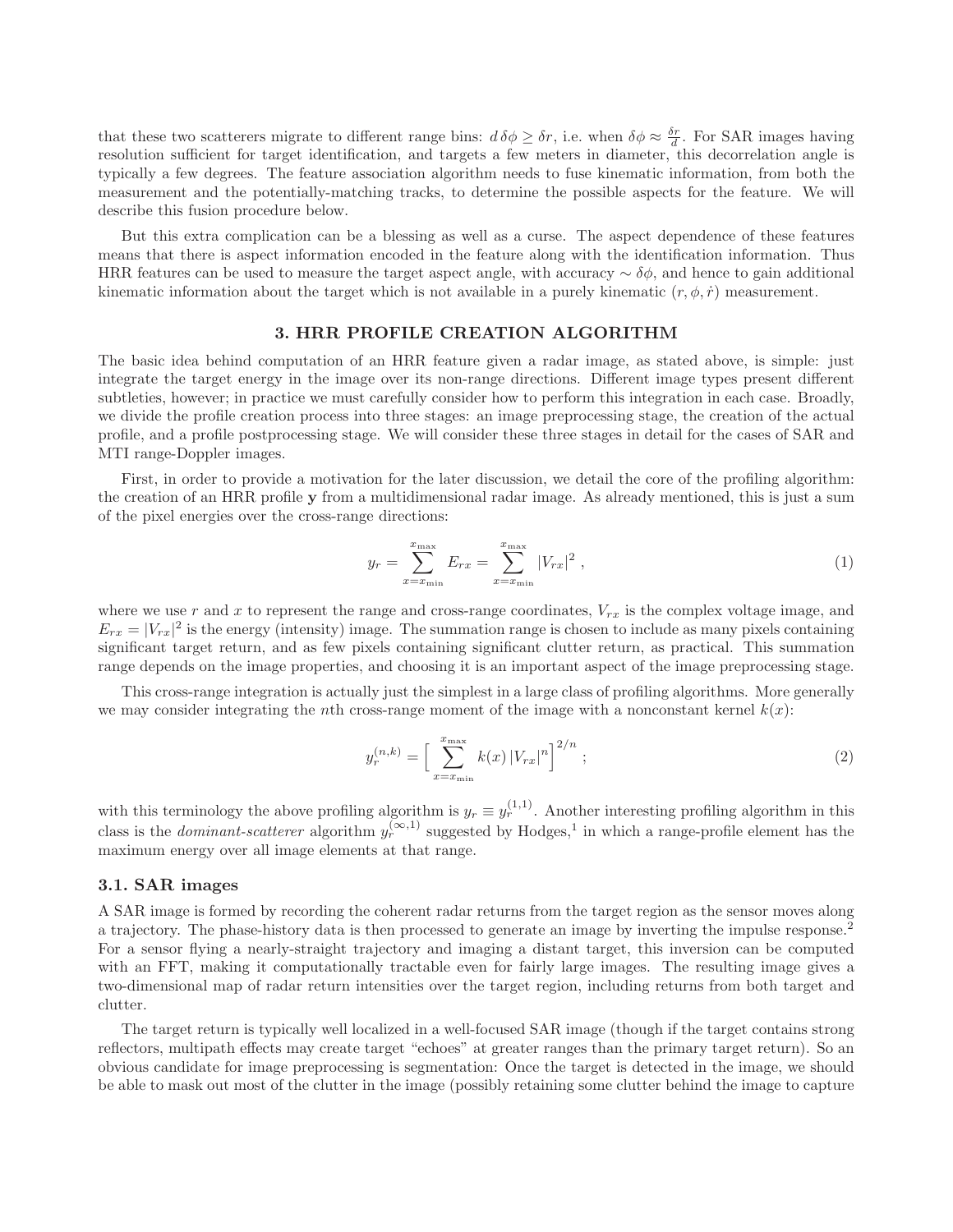any multipath returns). In our tests, the target-to-clutter ratio was sufficiently high that this segmentation could be done easily, and the cross-range integration can be done essentially over just the target pixels.

The cross-range resolution for a SAR image is limited by the angle range over which the coherent integration is done. For high-resolution SAR images useful for identification of stationary targets this angle range is typically a few degrees. However, as outlined above, HRR profiles can be expected to decorrelate over an angle range  $\delta\phi \sim 1^{\circ}$ ; this means that a single SAR image contains information from several possibly-distinguishable HRR profiles. In order that the created profiles are comparable with profiles created from images having a smaller angle span, we must divide each SAR image into subimages with lower resolution, each one equivalent to a SAR image created over a smaller angle range.

To do this, the SAR image's azimuth processing is inverted (after the clutter masking) to give a range-angle map (the "angle" coordinate is the sensor-target aspect angle, changing as the sensor platform flies its course) spanning a few degrees in azimuth. This map is subdivided into submaps spanning about  $1°$  in azimuth, small enough that we expect the HRR target profile to be nearly constant over the submap. From each such map we will generate a SAR image with low cross-range resolution, and from each low-resolution SAR image we will generate a single HRR profile by taking the sum (1) over the image.

One way to create a low-resolution SAR image from a range-angle submap is to simply redo the SAR processing for this smaller map. Another approach, suggested by B. Hodges of Alphatech,<sup>1</sup> is to subdivide (again in angle) the submap into a number of even smaller sub-submaps, process each of these as a SAR image, and incoherently average the resulting images into a single (real) SAR image. This technique may reduce variability in the image and hence in the HRR profiles.

#### **3.2. MTI range-Doppler images**

A range-Doppler image, though superficially similar to a SAR image, uses a much shorter coherent integration time, with correspondingly lower target-to-clutter levels and worse cross-range resolution. This makes stationary targets difficult to pick out of the clutter without more sophisticated processing. Moving targets, however, may be detected in range-Doppler images through the use of clutter cancellation, a basic form of STAP in which two antennas, one displaced along the aircraft's path relative to the other, simultaneously record the same scene, at slightly different times. Stationary objects, including most clutter, should then contribute identically to the two images, while the returns from moving objects will differ in phase.† Moving targets can thus be detected as a difference between the range-Doppler images created by the two antennas.

Most ground targets do not move as a unit but involve multiple differentially-moving pieces, such as treads, tires and fans. Because of this, moving ground targets often extend through many Doppler bins in a range-Doppler image. In contrast with the SAR image, the target-to-clutter ratio is typically not very large and the target "shape" in the image is not a simple function of its true spatial shape (it depends on the target's speed, as well as on what differentially-moving components are visible to the radar at the current aspect), so precisely segmenting the target pixels as in the SAR image case is not trivial. A simple solution is to segment, for example, a rectangular area out of the range-Doppler image, centered on the detected target and having sufficient size in range and Doppler to encompass the maximum expected target extent. As before, once the image is segmented we use (1) to create a HRR profile from the image.

#### **3.2.1. SVD reduced-rank methods**

Although the shape of the target in the range-Doppler image is not precisely known, if the clutter suppression is successful we expect the target to be a relatively small, relatively bright region of the image. In such a situation we may try to further filter the image using this knowledge. One set of techniques for reducing the intensity of clutter, assumed dim but occurring throughout the image, relative to that of a small bright target is the class of rank-reduction methods. The idea is that in the absence of clutter, the image (the target) would have low rank; for a sufficiently bright target we can use results of matrix analysis to approximate the components of the image matrix, reducing the clutter density.

<sup>†</sup>This assumes that the objects are not moving quickly enough to migrate substantially to other range cells, an assumption that usually holds for slowly-moving ground targets being tracked by an airborne radar.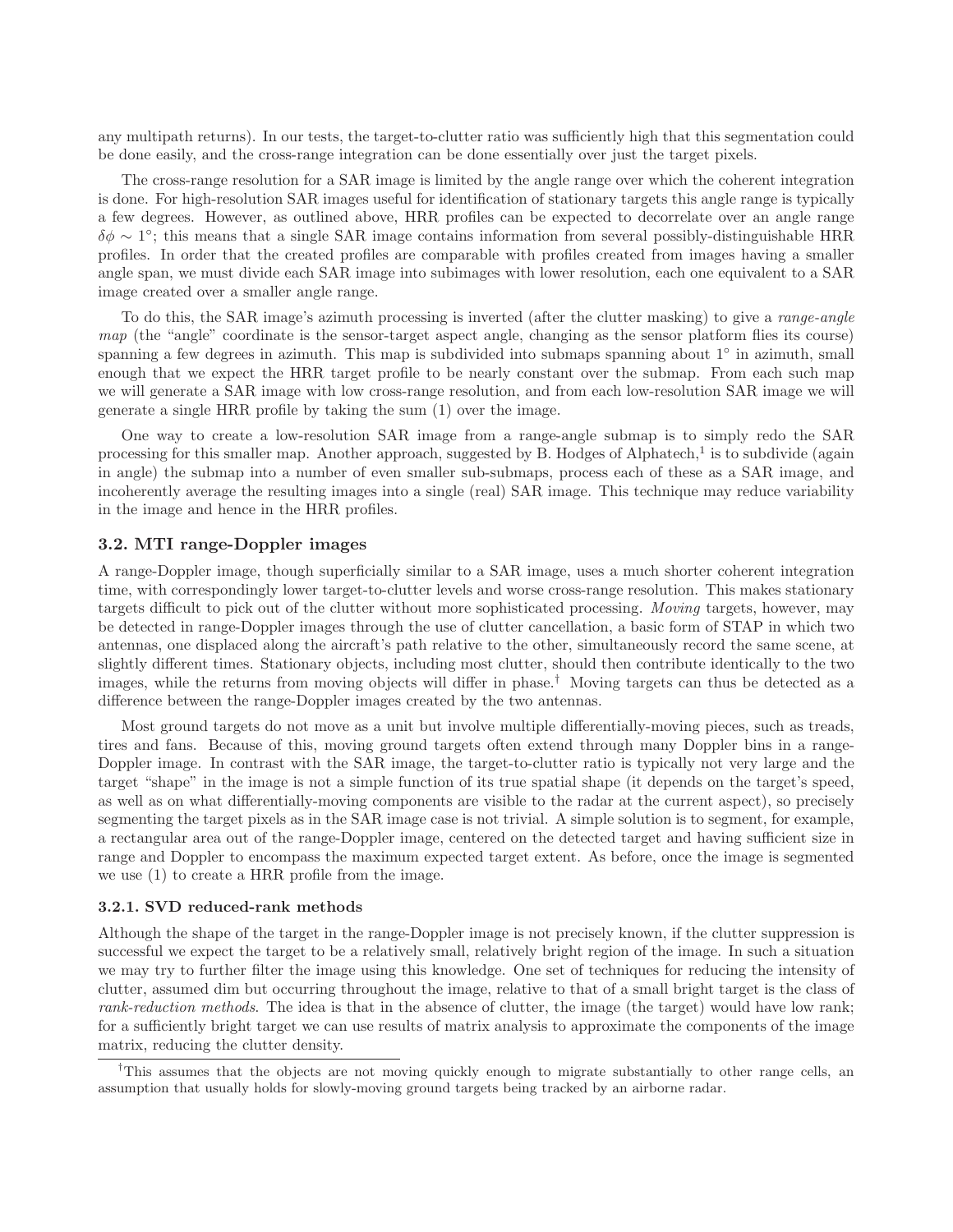One way to do this is based on the *singular-value decomposition* (SVD) of a matrix. The SVD of an  $m \times n$ complex matrix  $M$  is the factorization

$$
M = USV^{\dagger} \equiv \frac{s_k \mathbf{u}_k \mathbf{v}_k^{\dagger}}{k} \tag{3}
$$

where  $U \equiv [\mathbf{u}_1,\ldots,\mathbf{u}_m] \in U(m)$  and  $V \equiv [\mathbf{v}_1,\ldots,\mathbf{v}_m] \in U(n)$  are unitary matrices and S is a real diagonal  $m \times n$  matrix. The diagonal elements  $s_k$ , ordered so that  $s_1 \geq s_2 \geq \cdots$ , are the *singular values* of M, and the vectors  $\mathbf{u}_k$ ,  $\mathbf{v}_k$  are the *singular vectors*.<sup> $\ddagger$ </sup> One of the important advantages of the SVD is that it is *shift-invariant*: Cyclic permutations of rows or columns of the image matrix  $M$  do not affect the singular values, and cause only cyclic shifts in the singular vectors. Thus a target need not be perfectly centered in the image in order for SVD processing to work.

For an image containing a small (and hence low-rank), bright target against a (nearly full-rank) background of clutter, the largest singular values and singular vectors typically have values close to their zero-clutter values; these singular values and vectors primarily encode information about the target. In a rank-d SVD rank-reduction method, we reconstruct the image using only the largest  $d$  singular values and vectors:

$$
\tilde{M} \equiv U_d S_d V_d^{\dagger} \equiv \frac{d}{k=1} s_k \mathbf{u}_k \mathbf{v}_k^{\dagger}
$$
\n
$$
\tag{4}
$$

Figure 1 demonstrates the utility and limitations of this SVD-filtering method. The SVD-reconstructed image recreates the target pixels with high fidelity, and reduces the clutter density across the image. The clutter density is not reduced uniformly across the image, however; at the same row or column as the target, the clutter density is essentially unchanged, while elsewhere in the image the target-to-clutter ratio is approximately the square of its original value. Since useful identification information in an HRR profile is only present at target ranges, we expect that integrating this SVD-filtered image over cross-range will produce an HRR profile with at best a slightly-improved target-to-clutter ratio, and hence only a slight improvement in identifiability. In tests on existing data sets, use of this this rank-reduction method moderately improved performance in some cases.

A potential solution to this problem is to perform the SVD reconstruction not on the original matrix but on a rotated version, in which the elements of M are placed on a "checkerboard lattice" in a larger matrix (with the remaining elements set to zero). As Figure 2 shows, the clutter stripes are now rotated to ranges different from the target range, and the clutter density at the target ranges is lower than before. The average clutter density over the reconstructed image, though, is larger than for the simple SVD reconstruction. In tests, this method's performance was not markedly different from that of the simple SVD reconstruction. It is possible that a more sophisticated image-filtering algorithm, fusing the strong points of these two methods, could improve performance over either of them.

#### **4. PROFILE ASSOCIATION**

Computing the features is only half the job. Once we have feature measurements from a set of vehicles, we need an algorithm for deciding which vehicles are of the same class. One approach to the association problem is to compute a correlation coefficient; this is the approach used, e.g., in the SHARP algorithm.<sup>3, 4</sup> A second approach, and the method described here, is to use one set of profiles, the template or training set, to build a statistical model for the feature, and compute the likelihoods of the features in the second set, the test set, given this model.

The model we have investigated most thoroughly is based on the beta distribution

$$
P_B(x; \alpha, \beta) = \begin{cases} \frac{x^{\alpha - 1}(1 - x)^{\beta - 1}}{B(\alpha, \beta)} \equiv \frac{\Gamma(\alpha + \beta)}{\Gamma(\alpha)\Gamma(\beta)} x^{\alpha - 1}(1 - x)^{\beta - 1} & \text{for } x \in (0, 1) \\ 0 & \text{otherwise} \end{cases}
$$
(5)

<sup>&</sup>lt;sup>‡</sup>The SVD, as specified here, is not quite unique. For each set of k identical singular values  $s_{i+1},\ldots,s_{i+k}$  the product  $USV^{\dagger}$  is preserved by a simultaneous  $U(k)$  rotation of  $[\mathbf{u}_{i+1},\ldots,\mathbf{u}_{i+k}]$  and  $[\mathbf{v}_{i+1},\ldots,\mathbf{v}_{i+k}]$ . In addition, for any zero singular values there is an additional  $U(k)$  freedom since the rotations of the U and V subspaces no longer need be coupled. This nonuniqueness will not concern us here.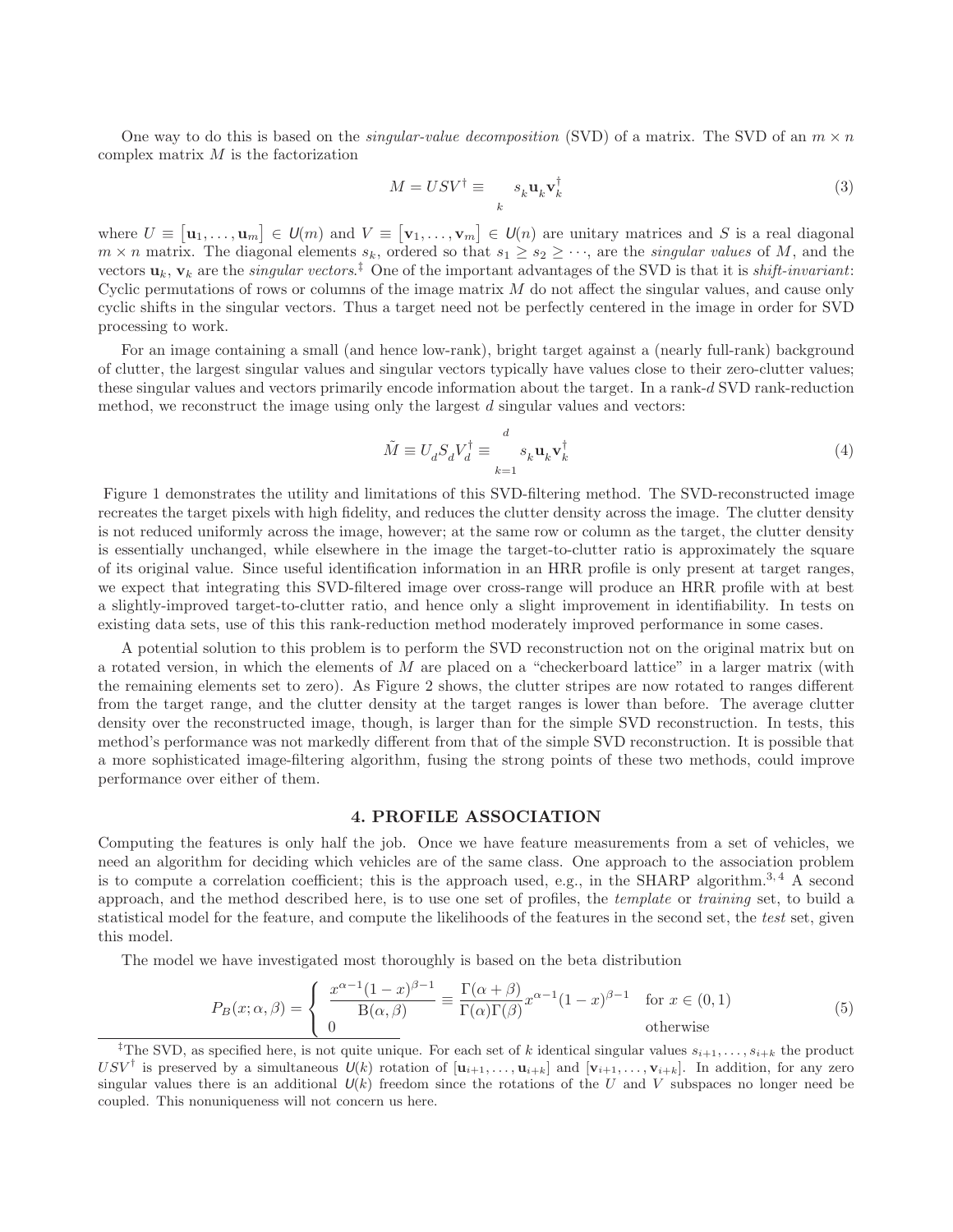

**Figure** 1. Notional example of SVD filtering, for a rectangular target 10 pixels by 20 pixels in size in a  $100 \times 100$  image. The target-to-clutter ratio is about 40 dB (chosen to make the effect obvious in the images; the technique works for much lower target-to-clutter ratios as well). The image is reconstructed using a rank-10 SVD reconstruction. (a) The original image. (b) The rank-10 SVD-reconstructed image. (c) The SVD-reconstructed image with the original (clutter-free) target subtracted. The clutter level in target rows and columns is reduced only slightly, while the clutter level elsewhere in the image is reduced by about a factor of 10. (d) The clutter density integrated over the cross-range coordinate, for the original image (red) and the reconstruction (blue). The dashed blue line is the mean clutter value (over the profile) after reconstruction. Notice that the integrated clutter density at the target range remains essentially unchanged.

with two parameters  $\alpha, \beta > 1$  and having mean and variance

$$
\mu(\alpha,\beta) = \frac{\alpha}{\alpha+\beta} \quad , \quad \sigma^2(\alpha,\beta) = \frac{\alpha\beta}{(\alpha+\beta)^2(\alpha+\beta+1)} \quad . \tag{6}
$$

We model the profile as a product of independent beta distributions, one for each range bin. From the template data set we fit the parameters  $\alpha_r$ ,  $\beta_r$  for each range bin (either by inverting the equations for  $\mu(\alpha, \beta)$  and  $\sigma^2(\alpha, \beta)$ , or by computing the maximum-likelihood estimator); then we compute the likelihood of each test profile given this statistical model. That is, from each set of template data (derived from a single target over a small range of aspect angles) we derive a statistical model for the HRR profiles in that set,

$$
\mathcal{M}(\mathbf{y}|\boldsymbol{\alpha},\boldsymbol{\beta}) = \prod_{r} P_B(y_r;\alpha_r,\beta_r) ;
$$
\n(7)

then for each profile **y** to be tested we compute the likelihoods  $\Lambda(\mathbf{y}|t) \equiv \mathcal{M}(\mathbf{y}|\boldsymbol{\alpha}_t, \boldsymbol{\beta}_t)$  for all templates t.

Note that this distribution is sensitive to range alignment between the profiles in the two sets. Because of the assumption that all range bins have independent distributions, this model cannot account for relative shifts between the template and test data. Poor alignment of all the data will effectively act to smear the profile in range, as if the range resolution is lower. But with poor alignment between the template and test profiles, the correct model will not, in general, form a good match to the profile. The requirement of range alignment means that data derived from images with different range pixel spacings must be resampled to a common sampling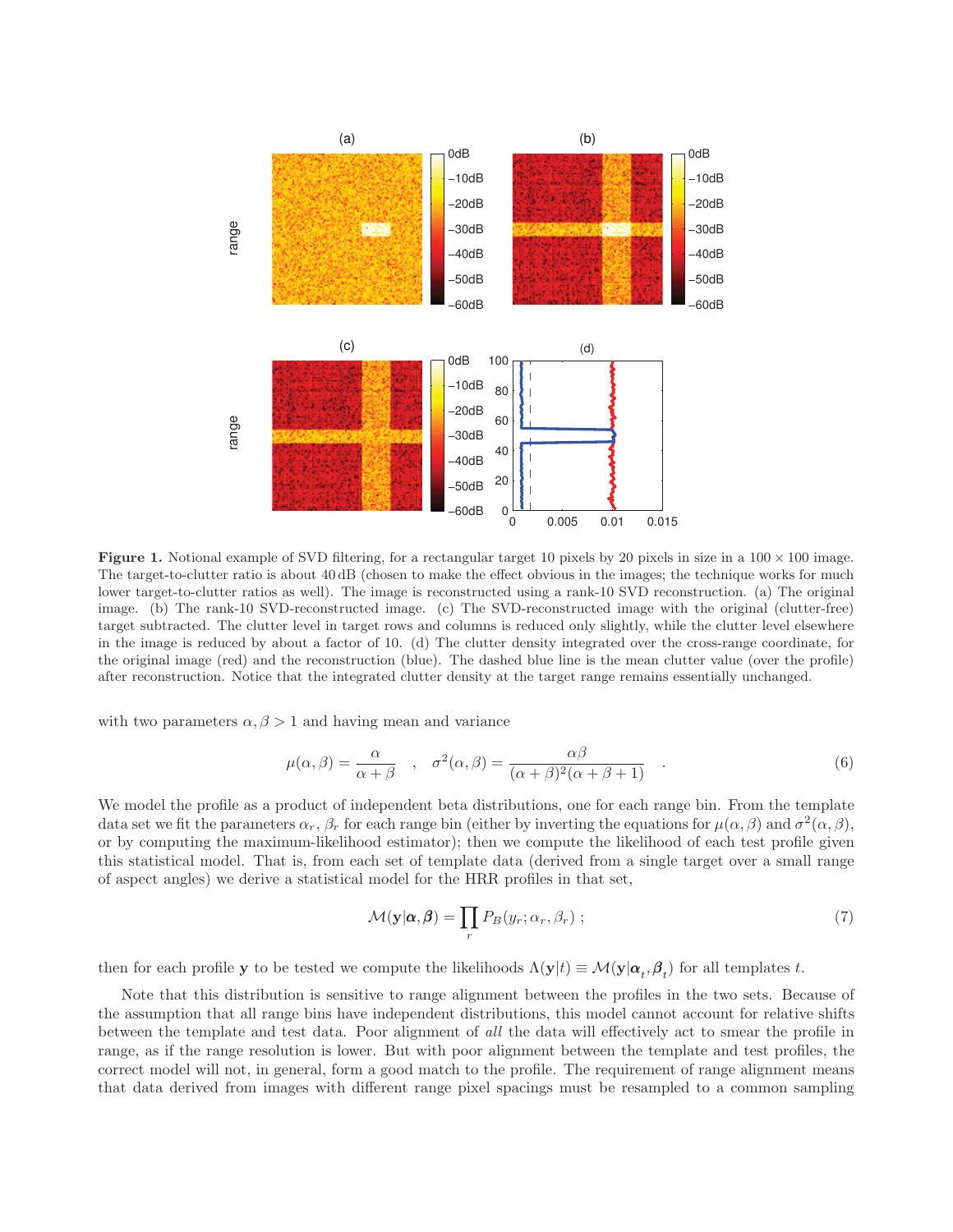

**Figure 2.** Notional example of rotated-SVD filtering, for the same situation as in Figure 1. The checkerboard matrix is larger, so a higher-rank reconstruction was used. This example shows a rank-27 reconstruction. (a) The original image. (b) The rotated image on the checkerboard lattice. (c) SVD reconstruction of the image of (b). (d) The image of (c), rotated back from the checkerboard lattice. This is the rotated-SVD reconstruction. (e) The reconstructed image with the original target subtracted. In this case the clutter level at the target rows and columns is noticeably reduced. (f) The clutter density integrated over the cross-range coordinate, for the original image (red) and the reconstruction (blue). The dashed blue line is the mean clutter value after reconstruction. Although the mean is larger than for the SVD method, the integrated clutter density at target ranges has dropped by a factor of about 2.

interval, and aligned with the same technique, for comparison. More general statistical models could be designed to account for such correlated differences between profiles.

Since these features are so strongly aspect dependent, the number of models created may be quite large; searching through such a database may be a daunting task. However, a newly-measured feature need not always be compared against all models in the database. From some combination of kinematic information in the same measurement and recent track information for its track, it is often possible to make a reasonable estimate of the vehicle's state, including its aspect, and only the models at the possible target aspects need be subjected to the full calculations of (7). (For ground vehicles traveling along roads, for example, the vehicle may be assumed to be oriented nearly parallel to the road direction. In other cases, the estimated velocity of a vehicle often provides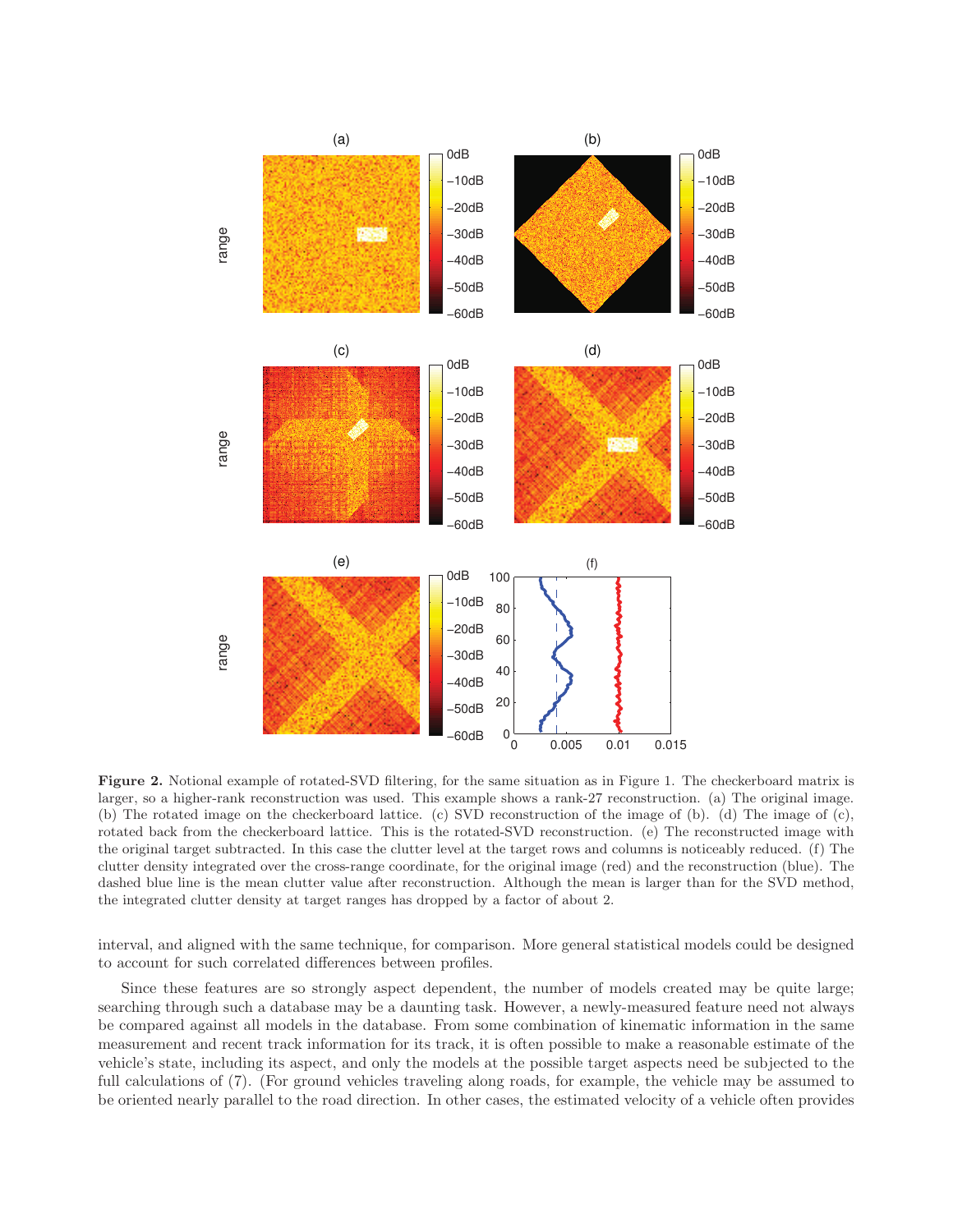

**Figure 3.** <sup>P</sup>cc versus azimuth; no SVD filtering. (a) Train with MTI data; test with MTI data. (b) Train with SAR data; test with SAR data. (c) Train with MTI data; test with SAR data. (d) Train with SAR data; test with MTI data.

a good indicator of its aspect.) Given a probabilistic prior estimate  $p(\Phi)$  of the aspect  $\Phi$  for a feature y, the likelihood that this feature belongs to the class t of vehicle models must be computed as an average over the possible aspects:

$$
\Lambda(\mathbf{y}|t) = \int_{\Phi} p(\Phi) \mathcal{M}(\mathbf{y}|\boldsymbol{\alpha}_{t,\Phi}, \boldsymbol{\beta}_{t,\Phi}) d\Phi . \tag{8}
$$

The likelihoods calculated by this association procedure can be used in any of several ways: A maximumlikelihood association (forced decision) can be made; there can be a likelihood threshold, below which decisions are postponed until new and hopefully better information arrives; or the likelihood vector may be used in a Bayesian evidence-update scheme to improve the classification of the target over time.

#### **5. RESULTS**

In Figures 3 and 4 we present some performance results and comparisons between the algorithms described above. In each figure are shown four polar plots of the probability of correct classification  $P_{cc}$  versus target azimuth, both with (Figure 4) and without (Figure 3) the application of SVD rank-reduction. The four graphs show results for all four comparisons of moving-target and stationary-target data, with training and testing data sets chosen from moving-target (MTI) and stationary-target (SAR) data, to simulate one of the difficult association problems described above.

The SVD-filtered results show noticeable improvement in the cross-association cases (training on the movingtarget data and testing on the stationary-target data, or vice versa), at the cost of a slight reduction in  $P_{cc}$  for the cases in which training and testing are performed on the same type of data. Not shown are results using the rotated-SVD rank-reduction technique, which provides performance similar to that of the SVD method; and results using the dominant-scatterer method  $y_r^{(\infty,1)}$ , which provides performance similar to the original  $y_r^{(1,1)}$ profiling algorithm.